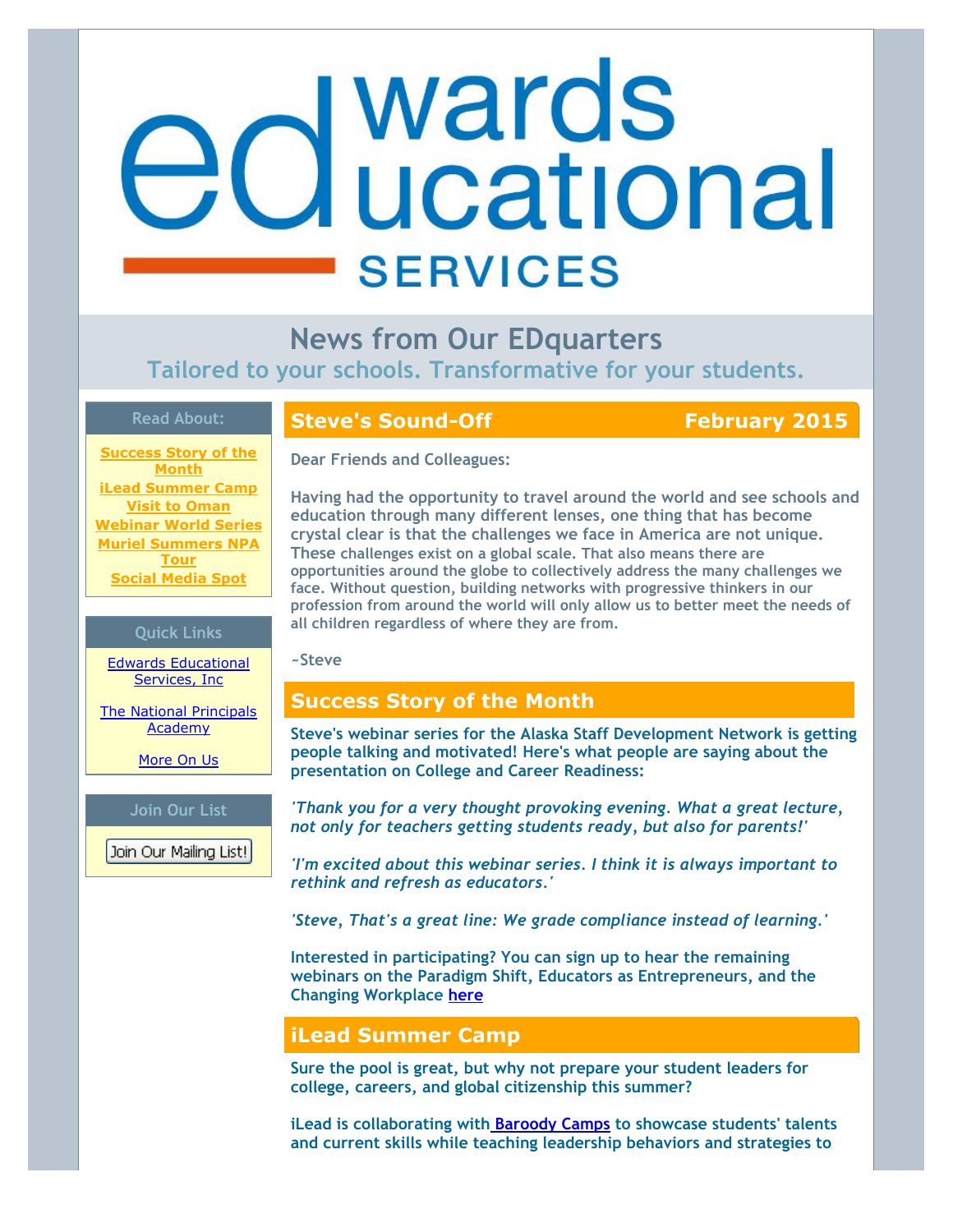**design their own future and positively impact the world. Rising 7th-9th graders will come together for 2 weeks to develop and execute a local, small-scale cleanup project.**

**[Register](http://r20.rs6.net/tn.jsp?e=001lh8H1lvicuYaxm3AM0J2H5mKlhgzpW-xQC4Q10QWbwqDIM8Op1yFVZ79HqDSFhgu4yGqb7D6GiSGcerXG8gUYiHY7AP8RhAnt8UvpEknl-tOkciOHy9hFhsa0yE-jcSw_fDzm6SHrG9Dxq0y3xxZt39bU97q5i48BNlDpXDg_2SiF_nuv9fnGiZLrwD_hKHA5lnNgSPrRl4=) today!** 



# **Visit to Oman**

**Steve returned from another successful trip to Oman this month where he networked with colleagues at Mazoon University College, an affiliate of the Missouri University of Science and Technology. EES is excited to watch these new relationships grow!**



**Meeting with Dr. Juma Saleh Al-Ghailani, Abdul Rahman Juma Saleh Al-Ghailani, Jehad Jabarin, Mark Avery and other colleagues.**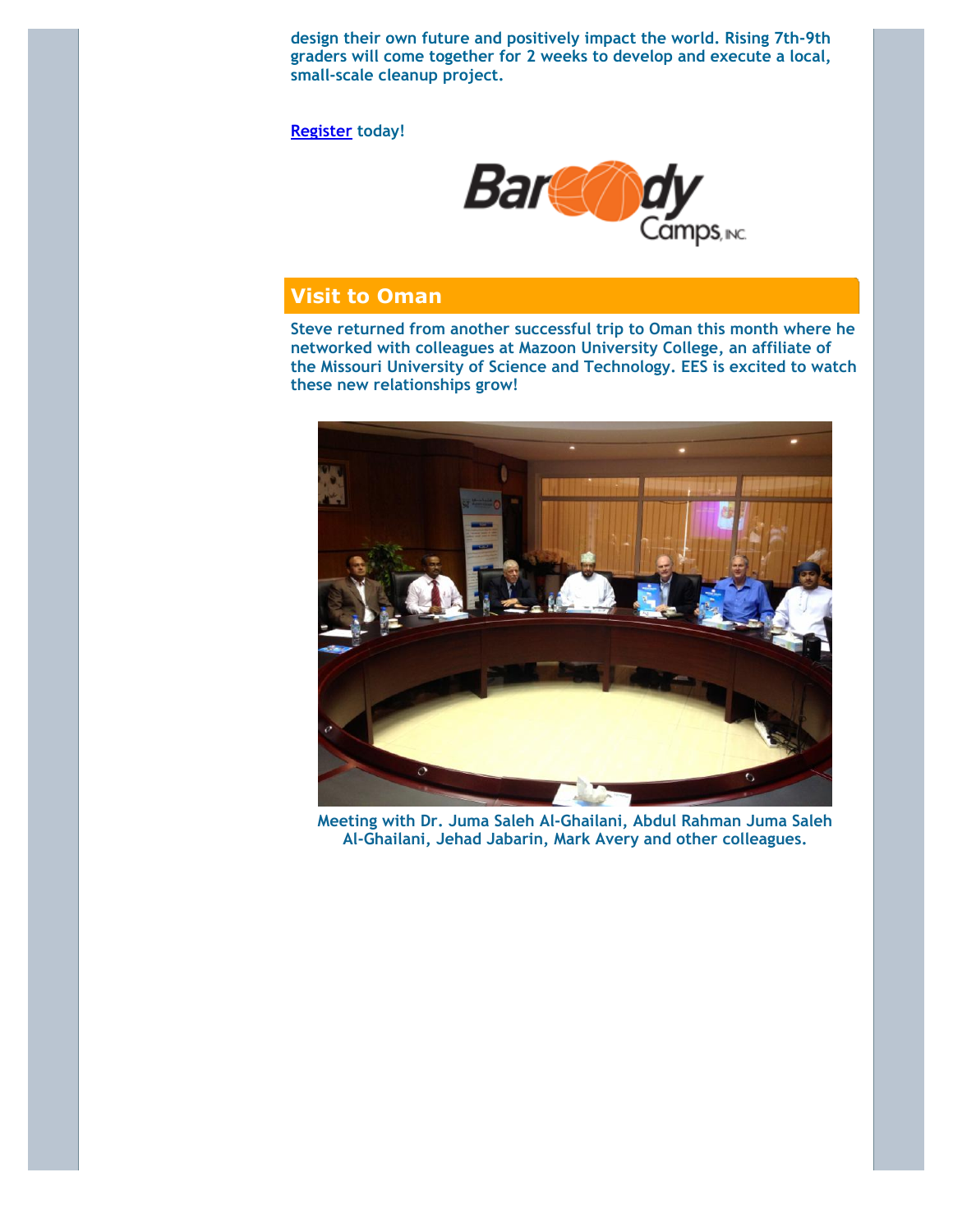



MINISTRY OF INFORMATION





WRITTEN AND EDITED BY: Dr. Khaled Abdul Malak

PHOTOGRAPHS BY: Dr. Khaled Abdul Malak

PUBLISHED BY: Ministry of Information

PRINTED BY: Oman Printers & Stationers Ltd. Co. LI

TRANSLATION TO ARABIC BY : Almutarjim - Tony Barbour

PHOTOGRAPH OF HIS MAJESTY TH Mohammed Mustafa

First Edition 2014 ISBN 978-99969-0-359-5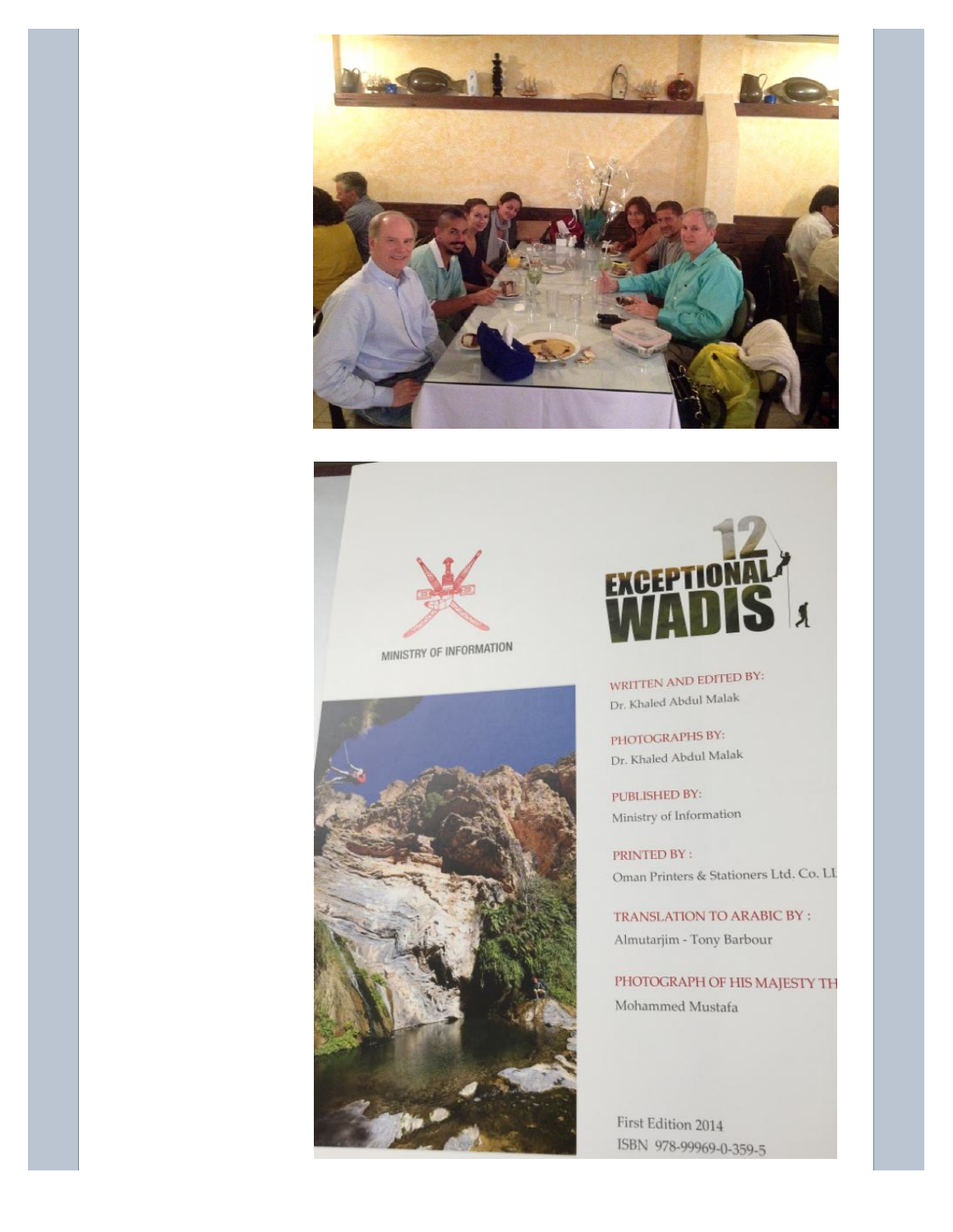#### **Congrats to Dr. Khaled Abdul Malak on his book depicting the beautiful terrain of Oman!**

# **Webinar World Series**

**Steve can now add omnipresent to his list of professional qualifications thanks to webinars! Webinars are a highly effective, environmentally friendly, and cost efficient way of communicating. Let ESS design a webinar series specifically tailored to your needs and interests! Email [Michelle](mailto:michelle@edwardsedservices.com) for more information!** 



# **Muriel Summers NPA Tour**

*UPDATE! NEW DATE FOR WEST VIRGINIA!*

**With Muriel Summers as your expert guide, you will investigate and stretch what you know about becoming an effective Visionary Leader during, 'Lessons in Visionary Leadership.' The National Principals Academy fosters the perfect environment for you to strengthen your practice, expand your network, and stretch your thinking.**

*April 18, 2015 Tamarack Center Beckley, West Virginia*

*To register, please contact [Helen](mailto:helen@nationalprincipalsacademy.com) today!*





# **Let's Be Social**

**Stay on top of all the news happening within Edwards Ed and beyond:**

**[Link up with us on our LinkedIn page!](http://r20.rs6.net/tn.jsp?e=001lh8H1lvicuYaxm3AM0J2H5mKlhgzpW-xQC4Q10QWbwqDIM8Op1yFVZ79HqDSFhgu4yGqb7D6GiQ0Z8QkvoxFpoaC4HqHjGlf6yUEBBJ9V9UPOpIgGlPK-2kIhJ9Zu3eNqyeW9VihghptgRpOBy3T6u8z9DXJwAu5)**

**[We like you! Have you 'liked' us?](http://r20.rs6.net/tn.jsp?e=001lh8H1lvicuYaxm3AM0J2H5mKlhgzpW-xQC4Q10QWbwqDIM8Op1yFVZ79HqDSFhguPGznx9-W25u0cBZRlRYz4oL4wIBUR6qm0BVQzEsgdQXbwB7qcnCnb2j5_aV7HIN1)**

**[Tweet, tweet!](http://r20.rs6.net/tn.jsp?e=001lh8H1lvicuYaxm3AM0J2H5mKlhgzpW-xQC4Q10QWbwqDIM8Op1yFVZ79HqDSFhgu4yGqb7D6GiTO9L6sHO3wy7_u3XK-eWxCoqRIbYNusL9KIunoPCpTV6iQjUG4p3Ue)** 

**[Pin it!](http://r20.rs6.net/tn.jsp?e=001lh8H1lvicuYaxm3AM0J2H5mKlhgzpW-xQC4Q10QWbwqDIM8Op1yFVZ79HqDSFhgu4yGqb7D6GiTh4tD32-i250Sr0rTow6MKyPl9w0JtzBG7cbIrhn2clqFRcl2IiftO)**